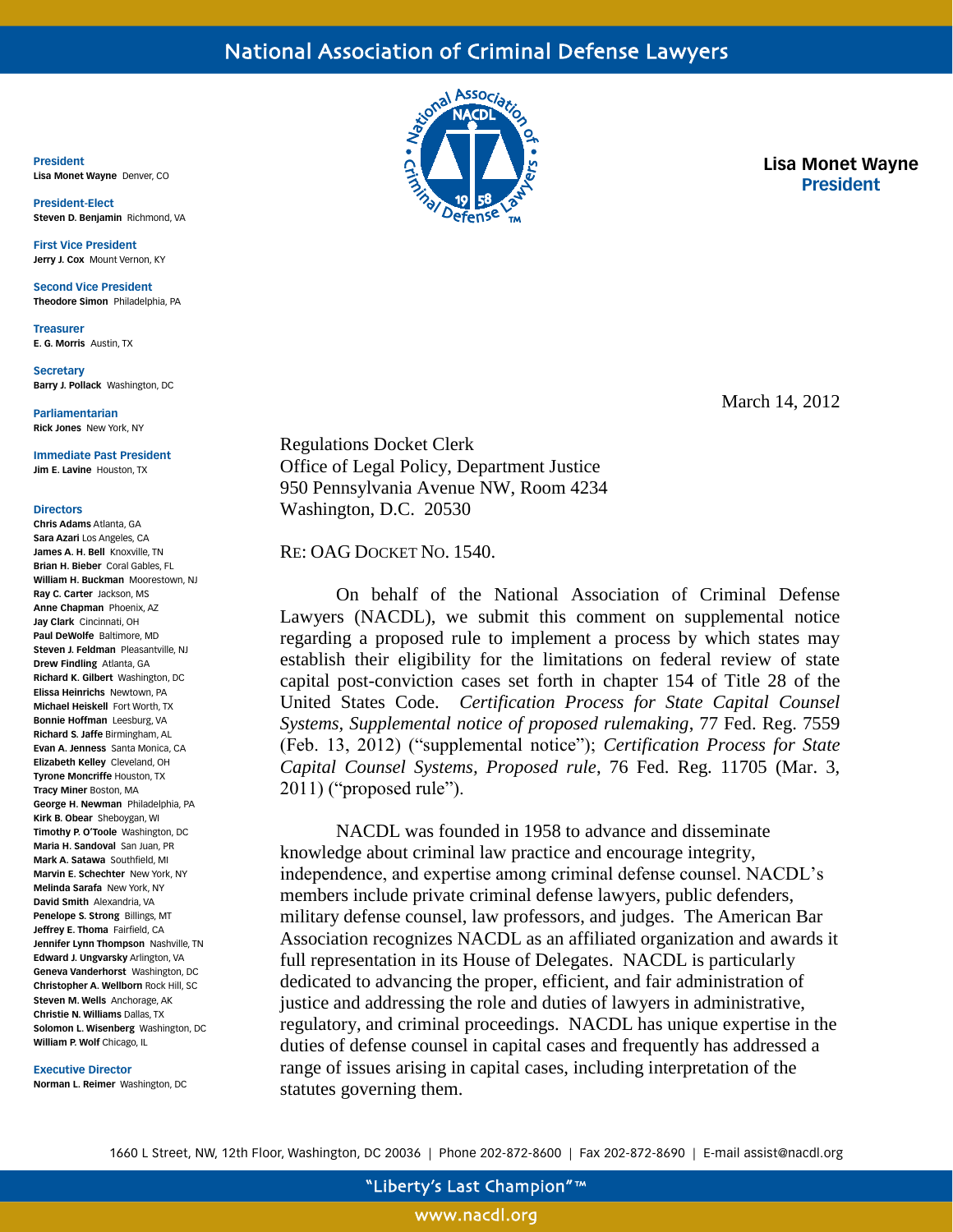# **The Attorney General Must Adhere To A Minimum Federal Standard For Ensuring Counsel Competence.**

The supplemental notice suggests changes to counsel qualification requirements for a state seeking to become certified under Chapter 154. Importantly, the Attorney General has recognized the significance of post-conviction experience to counsel competence as well as the work of Congress in defining an effective system for capital representation in the Innocence Protection Act ("IPA"). We commend these improvements to counsel qualification requirements.

As proposed, however, the regulations do not require a state to comply with any minimum federal standards if the state chooses to adopt an alternative mechanism, as set forth in section 26.22(b)(3). Thus, the regulations allow a state to ignore critical IPA guidelines and seek certification without any system in place for training, performance monitoring, removal of counsel, and other features Congress recognized as important to an effective state mechanism for appointing competent counsel. NACDL has urged the Attorney General to establish a minimum national standard for counsel competence, and we continue to do so. As we previously stated, "the regulations must define a minimum national standard of competence in order to provide uniform application of Chapter 154 requirements to every state." *Comment to Proposed Regulations by the National Association of Criminal Defense Lawyers*, Dept. of Justice Docket No. DOJ-2007-0110-0161.1 (Sept. 24, 2007) ("NACDL 2007 Comment") at 11.

Congress already has established minimum guidelines for an effective system of capital representation, and the Attorney General should not allow those guidelines to be diluted with a undefined exception, such as that contained in section 26.22(b)(3) of the proposed regulations, or with measures of experience only, such as those contained in section 26.22(b)(1). As NACDL discussed in detail in prior comments, counsel competence may not be measured solely by longevity or experience. A state mechanism must ensure both the experience and performance necessary to competently perform all duties demanded in capital post-conviction proceedings. *See* NACDL 2007 Comment at 12-13. The requirements Congress devised in the IPA therefore should serve as the minimum requirement for certification. The IPA guidelines already provide states with flexibility to establish mechanisms for appointment of counsel in a variety of ways while still ensuring key protections for a system to appoint competent counsel in state capital post-conviction proceedings.

### **The Meaning of Presumptive Certification Is Not Apparent from the Supplemental Notice**

The only requirement for a state application for certification is that it be "in writing." 76 Fed. Reg. at 11713. The supplemental notice seems to indicate that a state asserting compliance with an appropriate combination of enumerated benchmarks will be "presumptively" certified. 77 Fed. Reg. at 7561 (discussing "Proposed Change 4"). The supplemental notice also suggests that a state that appears in a written application to meet required standards for competency and compensation might not be certified "if it can be shown that in the context of the State in which it operates, the mechanism is not adequate." *Id.* 

In spite of the crucial role presumptive certification would play in the application of Chapter 154, and the tremendous burden it potentially creates for indigent death row inmates and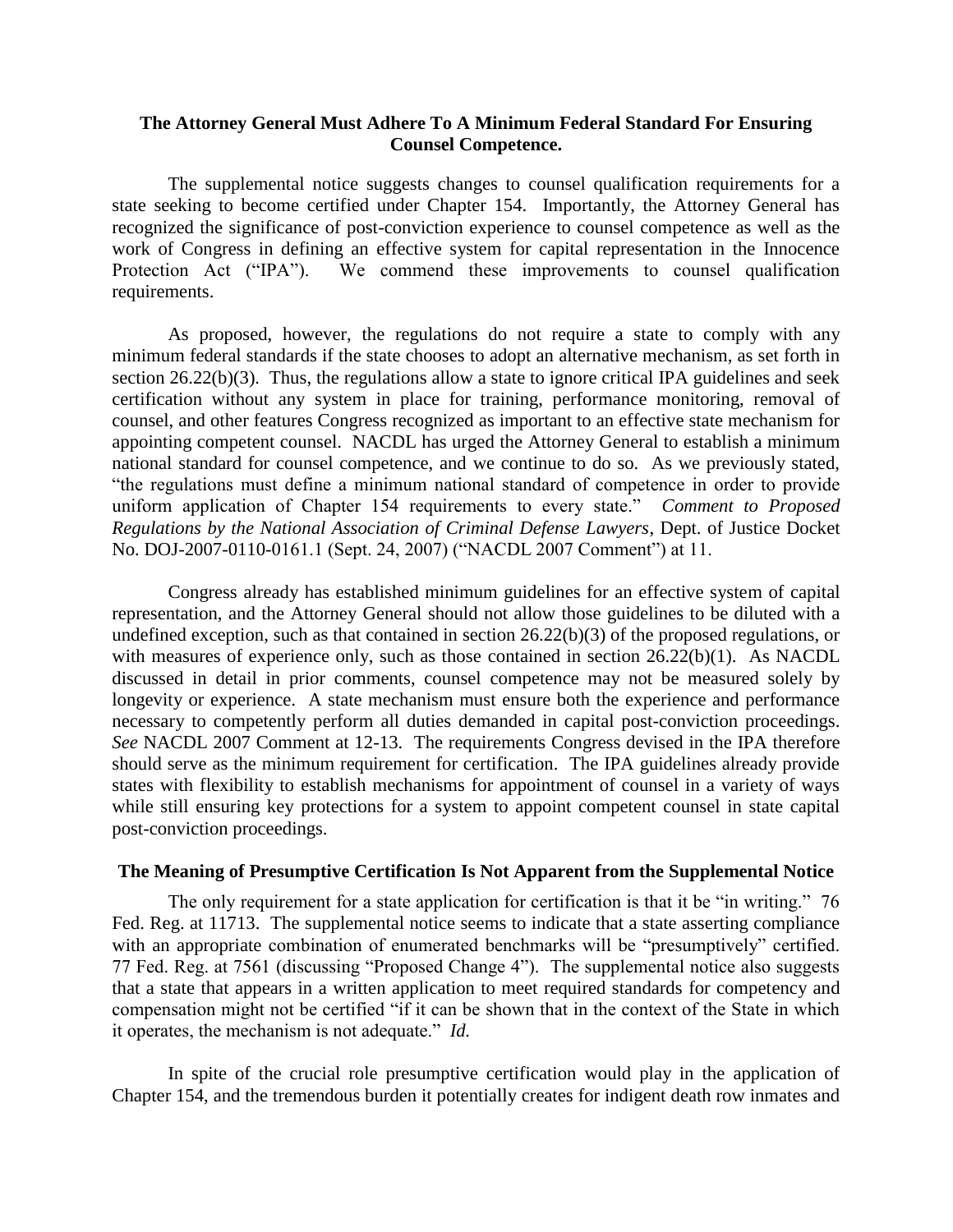their defense counsel to rebut such a presumption, there is no indication how the Attorney General's final rule might incorporate Proposed Change 4. The supplemental notice states that the Department of Justice is considering amending sections 26.22 (b) and (c) of the proposed rule, but does not publish the amended sections for consideration or disclose the language that would comprise the final rule. As a result, defense counsel and their clients with critical interests at stake are left speculating on how to meaningfully raise a wide array of concerns with a general concept of presumptive certification.

Moreover, there is no description of what "presumptively" certifying a state means, even though variations in that definition have critical repercussions. The supplemental notice indicates that the Department recognizes at least two elements of certification: the Attorney General's determination that (1) a state mechanism satisfies specific standards for competency and compensation;<sup>1</sup> and (2) the state mechanism, in practice, is "likely to result in the timely provision of competent counsel." 77 Fed. Reg. at 7561. There is no information, however, about the second element—how the Attorney General will measure whether a state mechanism is likely to result in the timely provision of competent counsel. The Attorney General may require appointments to comply with Chapter 154 in all, a substantial number, or a simple majority of cases in a particular period of time, or could use a variety of other measures of a state mechanism's effectiveness. State applicants and defense interests responsible for responding to a state application must know what measures will be applied to evaluate the effectiveness of the state mechanism so that they can evaluate their respective positions and efforts regarding certification.

Specific proposed language for a final rule also determines to what extent subsequent administrations will be bound by the interpretations of the current Attorney General. As it stands, the supplemental notice provides some limited discussion of the current Attorney General's views on certification, but no specific proposed language that indicates whether, and if so, how, those views will be reflected in the language and requirements of the final rule itself.

The choices the Department is making about these and other important issues should be clear and explicit, but the supplemental notice is neither. It is not possible to effectively address comments to all the various possibilities suggested by the supplemental notice without knowing what language is being proposed for the final rule.

# **Presumptive Certification Must Be Based On Greater Showing By State Applicants**

If facial compliance with specific standards is the only requirement for presumptive certification, then a state could be certified even though its mechanism did not make competent counsel available, as in the Department's example regarding compensation of counsel. As currently proposed, the regulations avoid this result by allowing local defense counsel to raise the inadequacy of the mechanism during the state application for certification or, failing that, to raise the inadequacy in individual cases in federal court. *See id.* (noting that "the Department remains of the view that whether a State has complied with its mechanism in an individual case

 $\overline{a}$ 

<sup>1</sup> It is not clear why the Department has omitted payment of reasonable litigation expenses, which is the third requirement of Chapter 154, and should be included in any standards for compliance with the statute. *See* 28 U.S.C.  $$2265 (a)(1)(A).$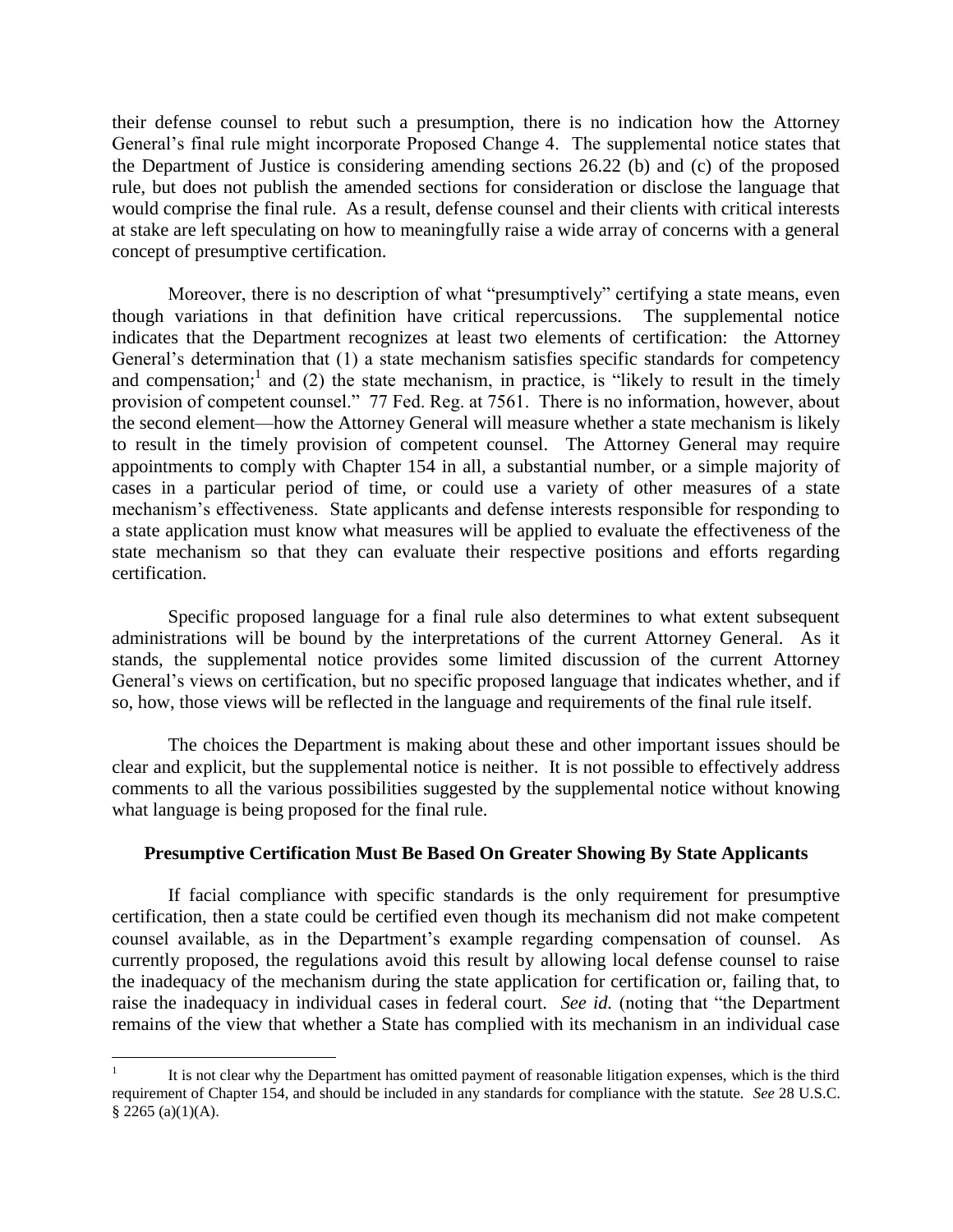is a question the statute assigns to the Federal habeas courts"). Though both channels for defense interests to respond to and challenge a state's assertion of compliance with Chapter 154 are necessary features of any certification scheme, they must not be the only means of ensuring compliance with the statute's requirements.

If a presumptive threshold is to be considered for certification, it must include a requirement for a state to first demonstrate that its mechanism is "likely to result in the timely provision of competent counsel" in practice. 77 Fed. Reg. at 7561. When a state seeks the benefits of certification, it must bear the burden of demonstrating the likelihood that the state mechanism actually functions to timely provide competent counsel with adequate resources to investigate, develop, and raise potentially meritorious claims in state post-conviction proceedings. This should include a showing of the average length of time from a capital conviction to the appointment of post-conviction counsel, and the qualifications, compensation rates, and paid litigation expenses of specific counsel appointed under the mechanism prior to an application for certification.

The Attorney General must not base enforcement of Chapter 154 requirements solely on defense responses to facial assertions in a state application because it often will be virtually impossible for individual defense counsel or defense organizations to develop and present the evidence upon which the Attorney General should rely. Collecting evidence of a state's mechanism for compensating counsel, for example, demonstrating how it functions in practice, and providing data that illustrate its inadequacy, require access to state-wide information that is not, or not readily, available to the public. Mounting such a defense also would demand time and resources that individual defense counsel and agencies do not have. The alternative to this certification-by-default is to rely on the Federal courts to correct the systemic failure of the state's mechanism in all individual cases affected by it. This approach impermissibly allows states to insist on compliance with Chapter 154 until a court determines otherwise, and frustrates Congress's intent of having systematic review of a state mechanism by amending Chapter 154 and placing the authority for state certification with the Attorney General.

# **Defense Counsel and the NACDL Must Have Actual Notice of a State Application for Certification**

It is not fair or realistic to expect that potentially affected individuals on death row and their defense attorneys must regularly monitor the Federal Register from this point on to determine whether they will be required to respond to a state application for certification. Affected individuals and defense counsel and organizations must receive actual notice when a state applies for certification, especially if they are expected to provide critical information about whether the state mechanism functions effectively in a sufficient number of cases. NACDL should be included among the organizations immediately notified of a state application so that it can assist in notifying its members in the state of relevant application materials and deadlines.

## **CONCLUSION**

NACDL is committed to providing whatever assistance it can to ensure that certification proceedings develop full and accurate information about whether a state mechanism provides for the timely appointment, compensation, and payment of litigation expenses of competent counsel.